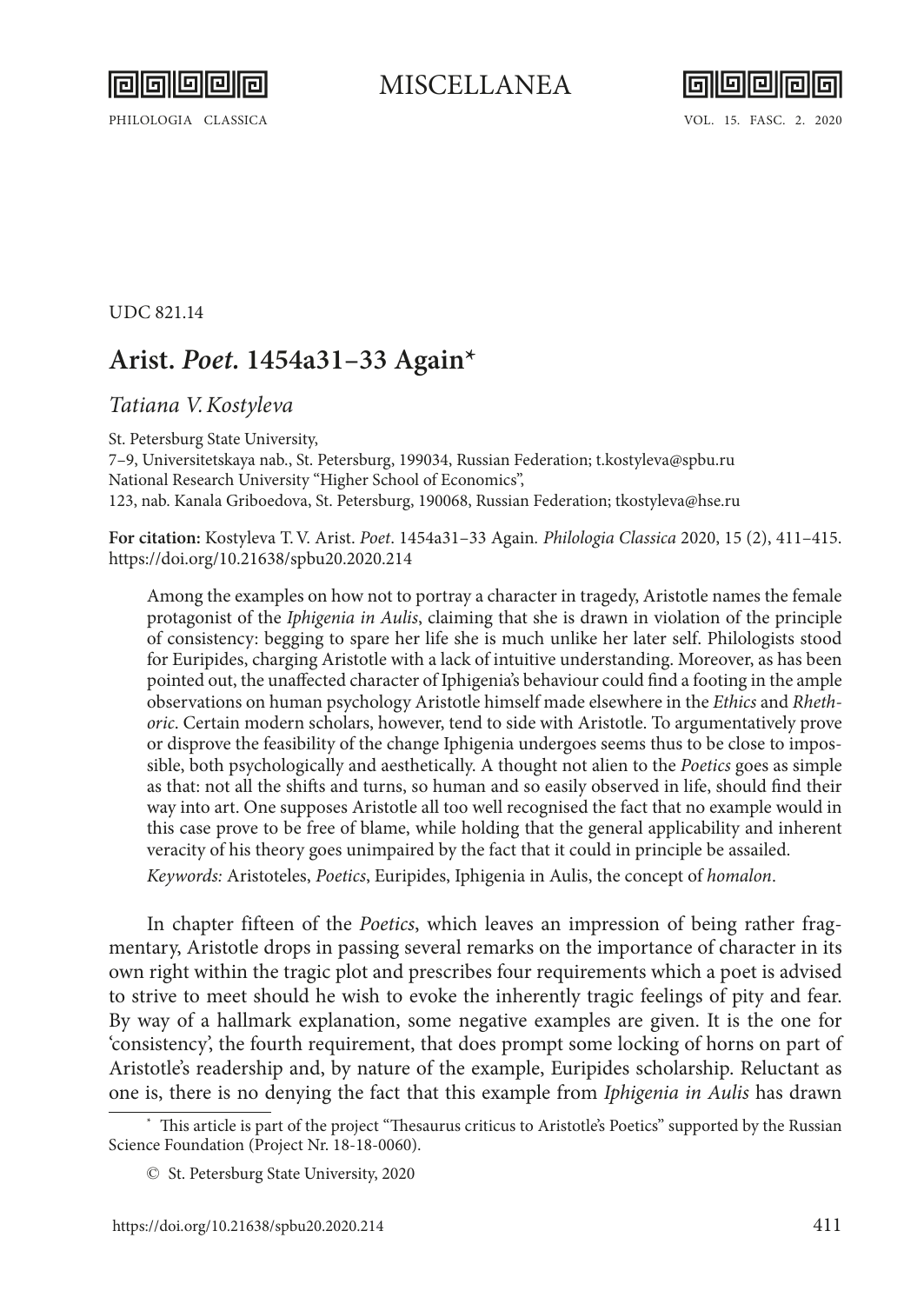a disproportionate amount of attention due to it being one of the relatively few<sup>1</sup> in the Po*etics* to come from an extant tragedy of which we have considerable knowledge, albeit the posthumously (405 BC) staged draft still encourages reconstructions of varying merit.2

τέταρτον δὲ τὸ ὁμαλόν. κἂν γὰρ ἀνώμαλός τις ᾖ ὁ τὴν μίμησιν παρέχων καὶ τοιοῦτον ἦθος ὑποτεθῇ, ὅμως ὁμαλῶς ἀνώμαλον δεῖ εἶναι. ἔστιν δὲ παράδειγμα πονηρίας μὲν ἤθους μὴ ἀναγκαίας οἷον ὁ Μενέλαος ὁ ἐν τῷ Ὀρέστῃ, τοῦ δὲ ἀπρεποῦς καὶ μὴ ἁρμόττοντος ὅ τε θρῆνος Ὀδυσσέως ἐν τῇ Σκύλλῃ καὶ ἡ τῆς Μελανίππης ῥῆσις, τοῦ δὲ ἀνωμάλου ἡ ἐν Αὐλίδι Ίφιγένεια· οὐδὲν γὰρ ἔοικεν ἡ ἱκετεύουσα τῇ ὑστέρα.<sup>3</sup>

"And the fourth is consistency; for even if the person being imitated is an inconsistent sort, and that kind of character has been posited, still he should be consistently inconsistent. A case of baseness of character not required by any necessity, is, for example, Menelaus in the *Orestes*; of unsuitability and inappropriateness, the lamentation of Odysseus in the *Scylla* and the speech of Melanippe, and of inconsistency — the Iphigenia in Aulis; for the suppliant has no resemblance to the later one."4

The sheer volume of scholarly output these much-thought-about and thought-into lines have prompted testifies to the thrill every student of ancient drama feels when an opportunity to challenge (or defend) the philosopher's idea lies, seemingly, within reach. U. von Wilamowitz, an early champion of Euripides, expressed in 1889 his bewilderment and discontent that Aristotle "so gröblich sich versehen kann, die aulische Iphigenie zu tadeln, weil sie nicht entweder lediglich als schlachtopfer weint, oder als heldenjungfrau mutvolle reden hält."5 J.Markland well before that observed that we should rather praise Euripides for the fact that he "humani animi levitatem, et τὸ εὐμετάβλητον, et inconstantiam in consiliis suis per tot instabiles dramatis personas repraesentaret", thus represent-

<sup>1</sup> See Schoder 1969, 75 for a list of literary sources cited in the *Poetics*; to take Euripides only, Aristotle cites three extant plays (*IT*, *IA*, *Medea*), two lost (*Chresphontes*, *Melanippe*), and one unknown; other instances refer to his work in general.

<sup>2</sup> See Günther 1988, Diggle 1994, with Mastronarde 1996–1997, 201–202; Kovacs 1998, 270–272; 2003, 77–103.

<sup>&</sup>lt;sup>3</sup> The text follows Tarán 2012 here reproducing Kassel 1965. The the ms variants and editor's emendations, though curious *per se,* are mostly irrelevant for the present discussion. The established text is sound. Vettori supposes that before τοῦ δὲ ἀνωμάλου an example of ἀνόμοιον was given, but Aristoteles was not obliged to exemplify all of his critical judgements.

<sup>4</sup> Translation adopted from Else 1957, 455 with minor alterations to it. A. Schmitt 2008, 21 is adequate and clear: "Das Vierte ist, dass der Charakter konsistent sein soll. Denn auch wenn der, der das Vorbild für die Nachahmung bietet, sich selbst nicht treu bleibt, und ein solcher Charakter Gegenstand der Nachahmung ist, muss das Ungleichmäßige als dessen charakterliche Konstante dargestellt werden. Ein Beispiel für einen Charakter, der ohne Not als verdorben dargestellt wird, ist die Zeichnung des Menelaos im *Orest*. Ein Beispiel für ein Verhalten, das zu einem Charakter nicht passt und ihm nicht angemessen ist, gibt die Klage-Arie [threnos] des Odysseus in der *Skylla* und die Rede [rhesis] der Melanippe. Ein Beispiel für eine Charakterzeichnung, der es an Konstanz mangelt, bietet die *Iphigenie in Aulis*. Denn die flehentlich bittende Iphigenie hat keinerlei Ähnlichkeit mit der Iphigenie im späteren Verlauf des Stücks". Bywater 1909, 43, who reads ὑποτιθεὶς in 1454a27, translates "even if inconsistency be part of the man before one for imitation as presenting that form of character", which is verbose and complicated in the middle due to the participle. Something like 'even if the original character ('in the myth', thus Lucas 1968, 160) is inconsistent and such a character is intended for representation (not, as Lucas, *ibid.*, 'supplied' by the myth), they should be consistently inconsistent' could be offered as an alternative.

<sup>&</sup>lt;sup>5</sup> Wilamowitz 1906, 115 (an introduction to his *Heracles* turned into *the* introduction). <sup>6</sup> Markland 1811, 95, ad v. 1375.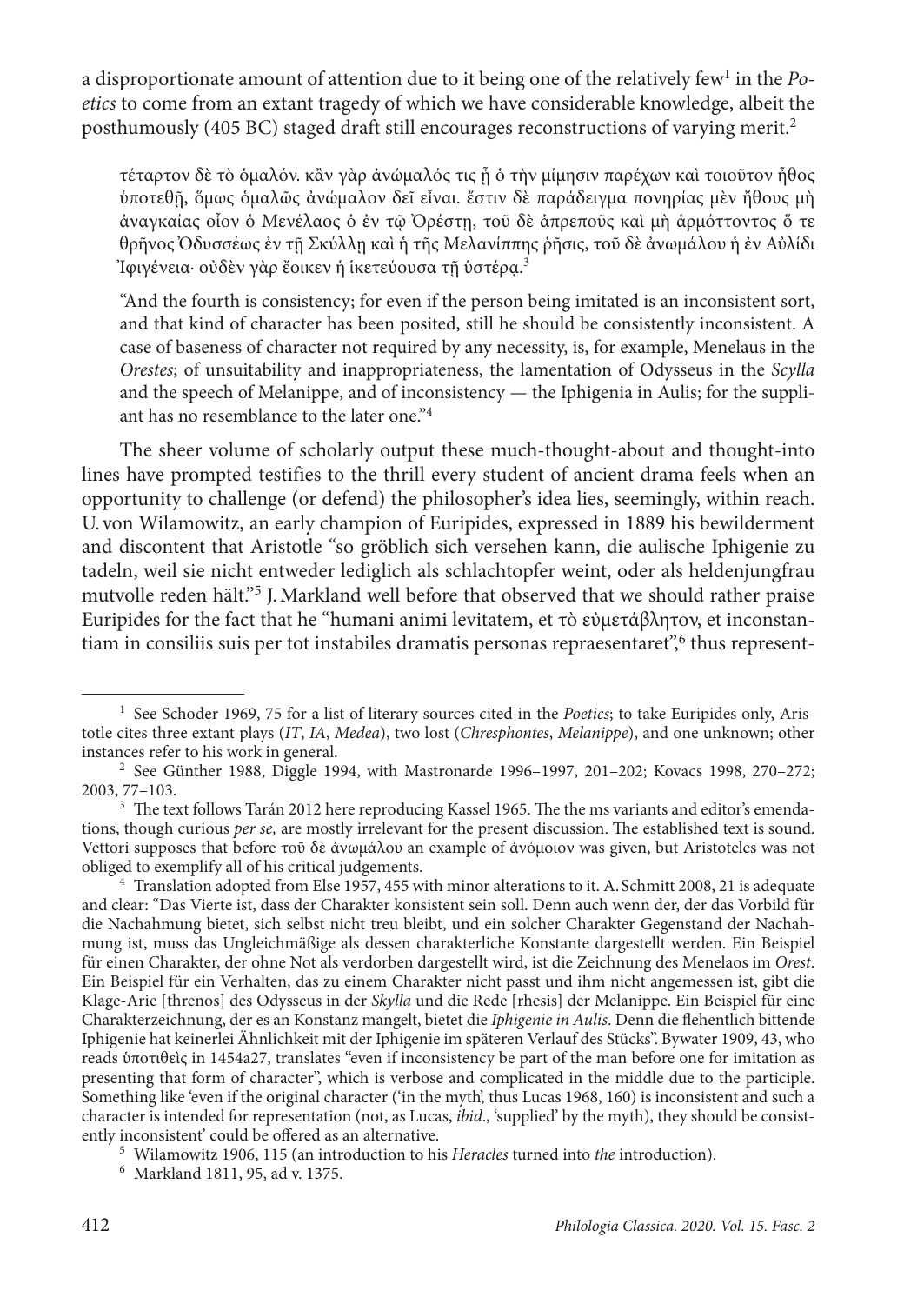ing τὸ ἀνώμαλον ὁμαλῶς. Aristotle scholars are careful to suppose that the philosopher had his own subjective reasons for such criticism, or pass over this passage in silence.<sup>7</sup>

Argumentative defenses of the tragedian, quite surprisingly, can go along the lines of Aristotelian moral philosophy, with scholars looking for proofs of Iphigenia's 'constancy,' 'a being-equal-to-oneself ' in the *Nicomachean* (1168b) and *Eudemian* (1240a) *Ethics*. Thus, M.McDonald offers grounds for Iphigenia's consistency in her φιλία: a "reverent and dutiful daughter," Iphigenia "listens well," "respects her father's lesson" and, seeing that "it is not her character that has changed, but her circumstances and her reaction to them", she "acts naturally and nobly when she makes her final choice … and acquires immortal fame in the process".<sup>8</sup> Indeed, there is little real action in this play populated with men pressed hard by circumstances in which they shift and turn, a welcome foil for a heroic act of resolution. It thus remains largely unexplained why Aristotle himself failed to interpret and justify Iphigenia's behaviour in terms of his own moral philosophy which McDonald so admirably wields against him. The 1990s saw what seems a considerable surge in interest in this play and Iphigenia's character in particular: W. Stockert in his commentary relies on the passage in the *Rhetoric* 1389a, where Aristotle observes a specific propensity of the young and inexperienced to impulsive, heroic deeds.9 Cf. *Rhet*. 1389a–b:

οἱ μὲν οὖν νέοι τὰ ἤθη εἰσὶν ἐπιθυμητικοί, καὶ οἷοι ποιεῖν ὧν ἂν ἐπιθυμήσωσι. <…> εὐμετάβολοι δὲ καὶ ἁψίκοροι πρὸς τὰς ἐπιθυμίας, καὶ σφόδρα μὲν ἐπιθυμοῦσι ταχέως δὲ παύονται (ὀξεῖαι γὰρ αἱ βουλήσεις καὶ οὐ μεγάλαι, ὥσπερ αἱ τῶν καμνόντων δίψαι καὶ πεῖναι), καὶ θυμικοὶ καὶ ὀξύθυμοι καὶ οἷοι ἀκολουθεῖν τῇ ὀργῇ. καὶ ἥττους εἰσὶ τοῦ θυμοῦ· διὰ γὰρ φιλοτιμίαν οὐκ ἀνέχονται ὀλιγωρούμενοι, ἀλλ᾽ ἀγανακτοῦσιν ἂν οἴωνται ἀδικεῖσθαι. καὶ φιλότιμοι μέν εἰσιν, μᾶλλον δὲ φιλόνικοι (ὑπεροχῆς γὰρ ἐπιθυμεῖ ἡ νεότης, ἡ δὲ νίκη ὑπεροχή τις), <…> καὶ ἀνδρειότεροι (θυμώδεις γὰρ καὶ εὐέλπιδες, ὧν τὸ μὲν μὴ φοβεῖσθαι τὸ δὲ θαρρεῖν ποιεῖ· <…> καὶ μεγαλόψυχοι (οὐ γὰρ ὑπὸ τοῦ βίου πω τεταπείνωνται, ἀλλὰ τῶν ἀναγκαίων ἄπειροί εἰσιν, καὶ τὸ ἀξιοῦν αὑτὸν μεγάλων μεγαλοψυχία· τοῦτο δ᾽ εὐέλπιδος).

"The young are eager by character and can readily do whatever they desire; <…> changeable and quickly tiring of their desires, they desire keenly, but soon cool down (for their desires are keen, but not strong, much like the thirst and hunger of the sick), they are passionate and irascible, and given to fits of strong emotion, unable to control them; being ambitious, they cannot bear to be slighted, and become indignant every time they think themselves wronged. They seek honours, being especially fond of victories (for youth desires superiority, and a victory is some kind of superiority) <…> And they are more brave (for they are spirited and hopeful, the former makes them not afraid, the latter stirs them to courage) <…> They are high-minded (life has not yet humbled them, nor the virtue of necessity made

<sup>7</sup> Bywater 1909, 229 tacitly refers the reader to lines ll. 1211–1212 and 1368–1369. of the play; Lucas 1968, 161: "such changes are rare in Greek tragedy; that of Neoptolemus in the Phil. is one with which neither A., nor anyone else could find fault… The use of masks must have worked against variations of character within the play." They are much more numerous than Lucas would have it; Neoptolemus undergoes no real change, but is, on the opposite, true to his φύσις, which Aristotle could not have failed to observe; the masks in the 5th c. were neutral in expression. Tarán 2012, 267 comments on the meaning of ἡ ἱκετεύουσα and Moerbecke's Lt. transl. *ministrans* (Minio-Paluello [1953] noted, that his ms probably read οἰκετεύουσα).

<sup>8</sup> McDonald 1990, 69–84.

<sup>9</sup> Stockert 1992, a study in 'change of mind' in Greek tragedy, Gibert 1995, along with a swell of articles; see McDonald 1990, 69–70, n. 1 for an overview, and also Funke 1964, Knox 1966, Sansone 1991. For more exotic interpretations, see McDonald 1990, 69, n. 1.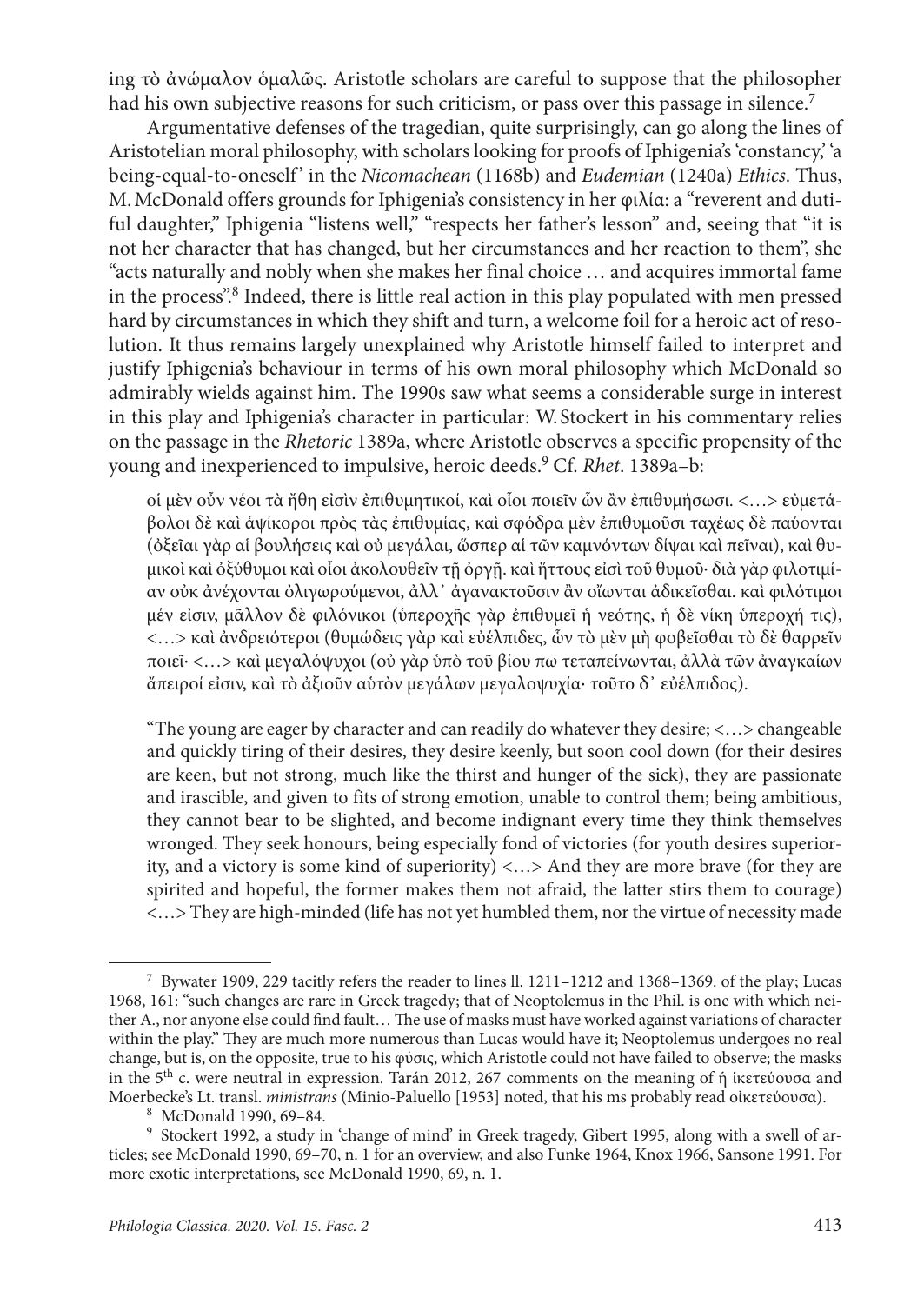itself known; and the thinking of one being worthy of great things is a sign of high-mindedness, this is a quality of one hopeful)."

(Transl. mine)

However, these insights did not find their way into the *Poetics*, and it seems to be not due to any dearth of understanding on part of Aristotle of the behaviour he so keenly observed elsewhere.

A number of arguments for Iphigenia's integrity were offered by scholars of the last decades out of the dramatic situation itself: B.Knox holds that "the change of mind has been well prepared for in Euripides' play — it comes as the climax of a series of swift and sudden changes of decision which is unparalleled in ancient drama",<sup>10</sup> (which is, however, no definite proof), with J.Gibert even establishing a pattern of mind-change, into which Iphigenia's decision will fit;<sup>11</sup> D. Sansone is likewise kind to Iphigenia and her poet, suggesting that "witnessing the willingness of Achilles (who is in a situation similar to her own) to die for her sake, she is emotionally transformed"12 (it pays to remember that Achilles promises are verbal gymnastics), while W. Stockert holds that the simplicity of a girl whose hopes of marriage were frustrated gave way to a more mature decision due to the changed circumstances.<sup>13</sup>

Aristotle however, is not alone in his censure: H.Funke in a sound piece of criticism held that Iphigenia speaks not with her own words and not from her own mind, but was deluded by the rhetoric of her deceitful father, thus making the wrong choice for the wrong reason;<sup>14</sup> H. Siegel observes a case of "self-delusion", making the best out of a hopeless case, while M.Lefkowitz disposes of the situation in terms of "consent turned into a free choice".<sup>15</sup>

Among the multitude of interpretations and justifications which tend to be off the point, a sound view expressed by A. Lesky and supported by J. C. Kamerbeek<sup>16</sup> seems to be the only feasible solution: while astutely observing the qualities of young people in life (the passage in the *Rhetoric* 1389a–b cited above is easy proof), Aristotle could not suffer these in tragedy.

Moreover, his very terminology may not be sufficient and its application overstrict; being theoretically well-grounded it is often incapacitated when it comes to fitting in the examples, and, as a result, there is evidently little to no place for the dramatically very effective (thus τραγικώτατος of 1453a 29–30) lability of a Euripidean character.

## **References**

Bywater I. (ed., transl., comment.) *Aristotle on the Art of Poetry*. Oxford, OUP, 1909. Diggle J. (ed.) *Euripidis fabulae tomus III.*Oxonii, OUP, 1994. Else G.F. (ed., comm.) *Aristotle's Poetics: The Argument*. Cambridge, Mass., CUP, 1957. Funke H. Aristoteles zu Euripides' *Iphigeneia in Aulis*. *Hermes* 1964, 92, 284–299. Gibert J. *Change of Mind in Greek Tragedy*, *Hypomnemata* 108, 1995. Günther H. Ch. *Euripides Iphigenia Aulidensis*. Leipzig, Teubner, 1988.

<sup>10</sup> Knox 1966, 229.

<sup>&</sup>lt;sup>11</sup> Gibert 1995, 240.<br><sup>12</sup> Sansone 1991, 165.

<sup>&</sup>lt;sup>13</sup> Stockert 1992, 26–37.<br><sup>14</sup> Funke 1964, 298–299.

<sup>&</sup>lt;sup>15</sup> Lefkowitz 1986, 95.

<sup>16</sup> Lesky 1958, 146, with discussion 151–152.